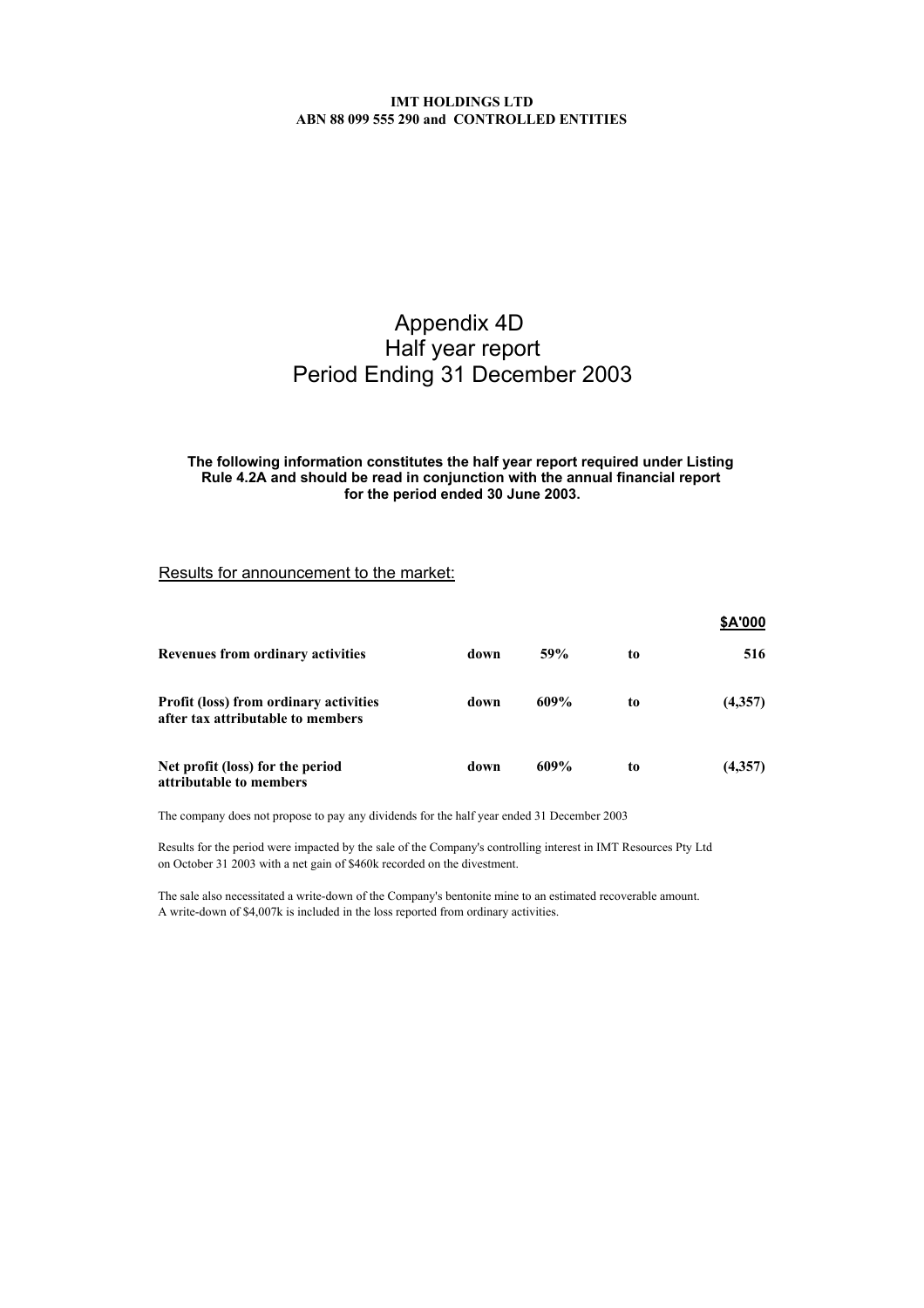# **FINANCIAL REPORT FOR THE HALF YEAR ENDED 31 DECEMBER 2003**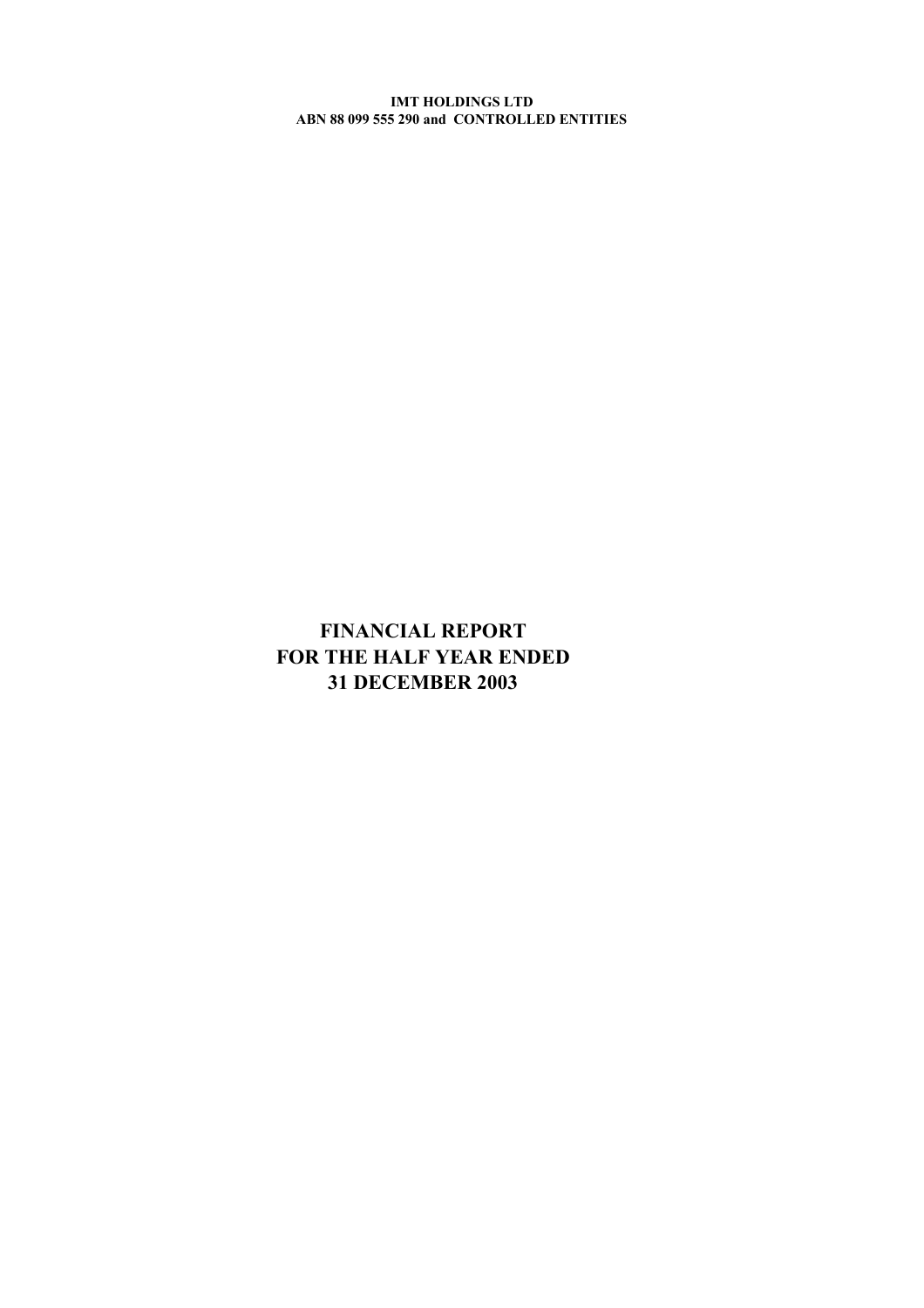# **FINANCIAL REPORT FOR THE HALF YEAR ENDED 31 DECEMBER 2003**

# **INDEX**

|                                        | PAGE                          |
|----------------------------------------|-------------------------------|
| Directors' Report                      | 1                             |
| Statement of Financial Performance     | $\mathfrak{D}_{\mathfrak{p}}$ |
| <b>Statement of Financial Position</b> | 3                             |
| <b>Statement of Cash Flows</b>         | 4                             |
| Notes to the Financial Statements      | 5                             |
| Directors' Declaration                 | 6                             |
| <b>Independent Review Report</b>       |                               |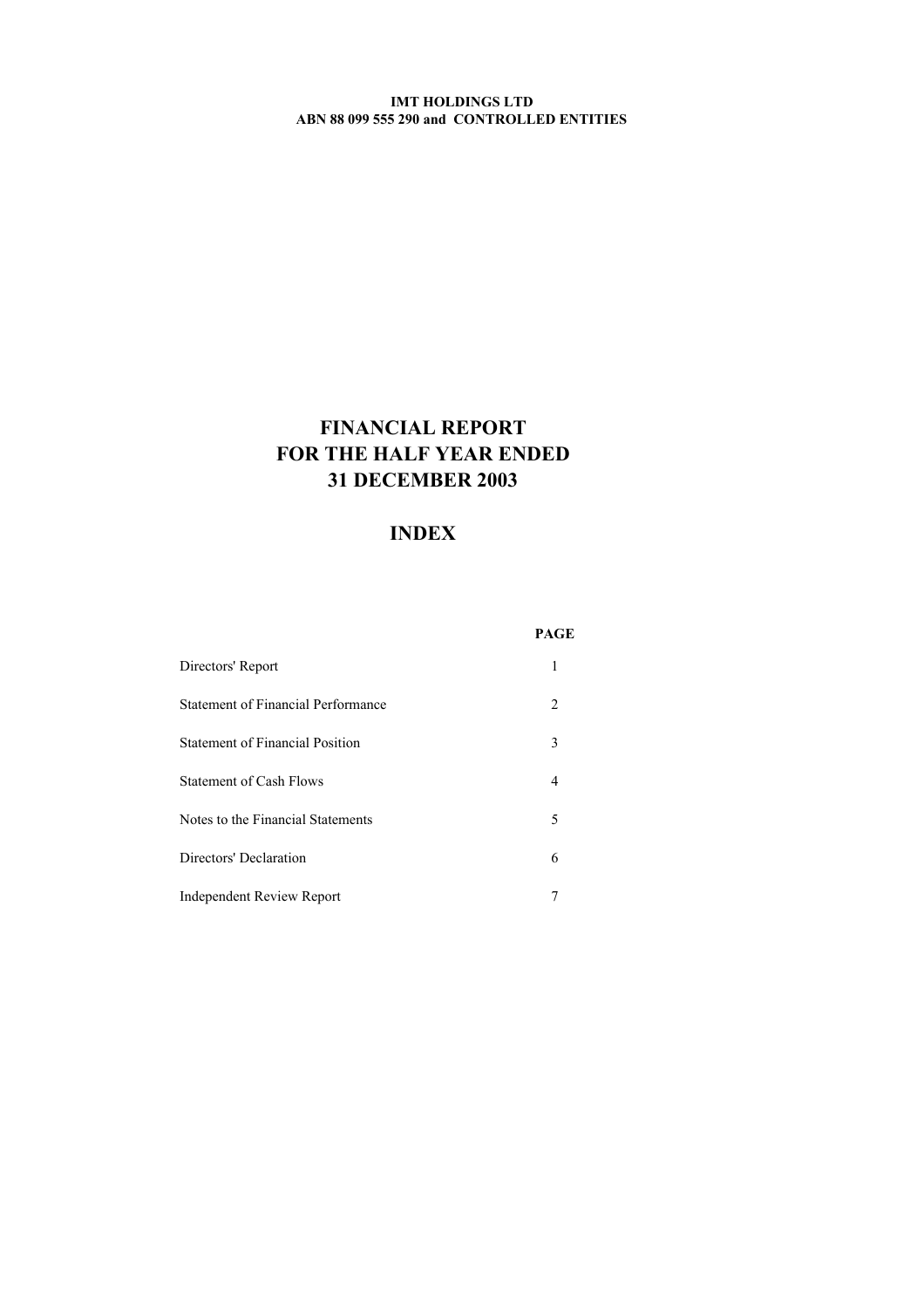### **DIRECTORS' REPORT**

Your directors submit the financial report of the economic entity for the half-year ended 31 December 2003.

#### **Directors**

The names of directors who held office during or since the end of the half-year unless otherwise stated:

Dr David Garman Leo Respinger Yunhui Liu<br>Brett Crowley

Graham Cook Retired 1 September 2003

Appointed 1 September 2003

#### **Review of Operations**

As reported in the annual financial report IMT has made major advances in the commercialisation of Phoslock. Phoslock has been successfully developed into a dry granular form in laboratory test quantities. The granules will be manufactured in China. Phoslock granules will be able to be sold to customers such as sewage treatment plants, water management authorities, hardware stores, pet shops, nurseries and rural supply stores.

Sales of granules are expected to commence in a broad range of markets in mid 2004.

### **China JV and Manufacturing Facility**

The incorporation of the joint venture company in China to manufacture and sell Phoslock has been completed. IMT owns 20% of the company.

The fitout of the factory in Kunming is expected to be completed and production commenced in April 2004. The factory will have an initial capacity of 20,000 tonnes of Phoslock granules per annum.

#### **Australia**

IMT's Australian licencee, ECOWISE Environmental Pty Ltd, is coordinating Phoslock treatment at five sites. Treatment at the first of those sites is scheduled to commence in May 2004.

#### **New Zealand**

IMT is in the process of engaging a licencee/distributor in New Zealand. The potential licencee has a substantial distribution network and is currently in the process of obtaining regulatory approval for the use of Phoslock.

### **USA**

IMT's licencee in the USA (Purezza) has become listed in the US on the OTC Bulletin Board (operated by the Nasdaq Stock Market, Inc). IMT owns approximately 10% of Purezza.

Purezza has been extensively marketing Phoslock to large water body managers and is in the process of establishing a division to supply Phoslock to golf courses and fish farms.

#### **Application Methods**

to manage the application process. The equipment will allow the treatment of water bodies from both shore and boat based apparatus. IMT is acquiring the equipment required to apply the granules and will engage specialist water treatment contractors

#### **Bentonite Mining**

The parent entity sold its 50% interest in IMT Resources Pty Ltd (Resources) on the 31 October 2003. A net gain of \$460,212 was realised on the divestment. IMT will continue to manage the resource and receive royalties on a per tonne basis for sales made by Resources. The sale has necessitated a \$4m write-down of the mine from cost to an estimated recoverable amount of \$3.5m.

#### **Capital Raising**

In order to fund the manufacture, sale and application of Phoslock, IMT has issued 5m ordinary shares at an issue price of \$0.20

Signed in accordance with a resolution of the Board of Directors on 26 February 2004.

 $\frac{1}{2}$  $L$ 

Brett Crowley DIRECTOR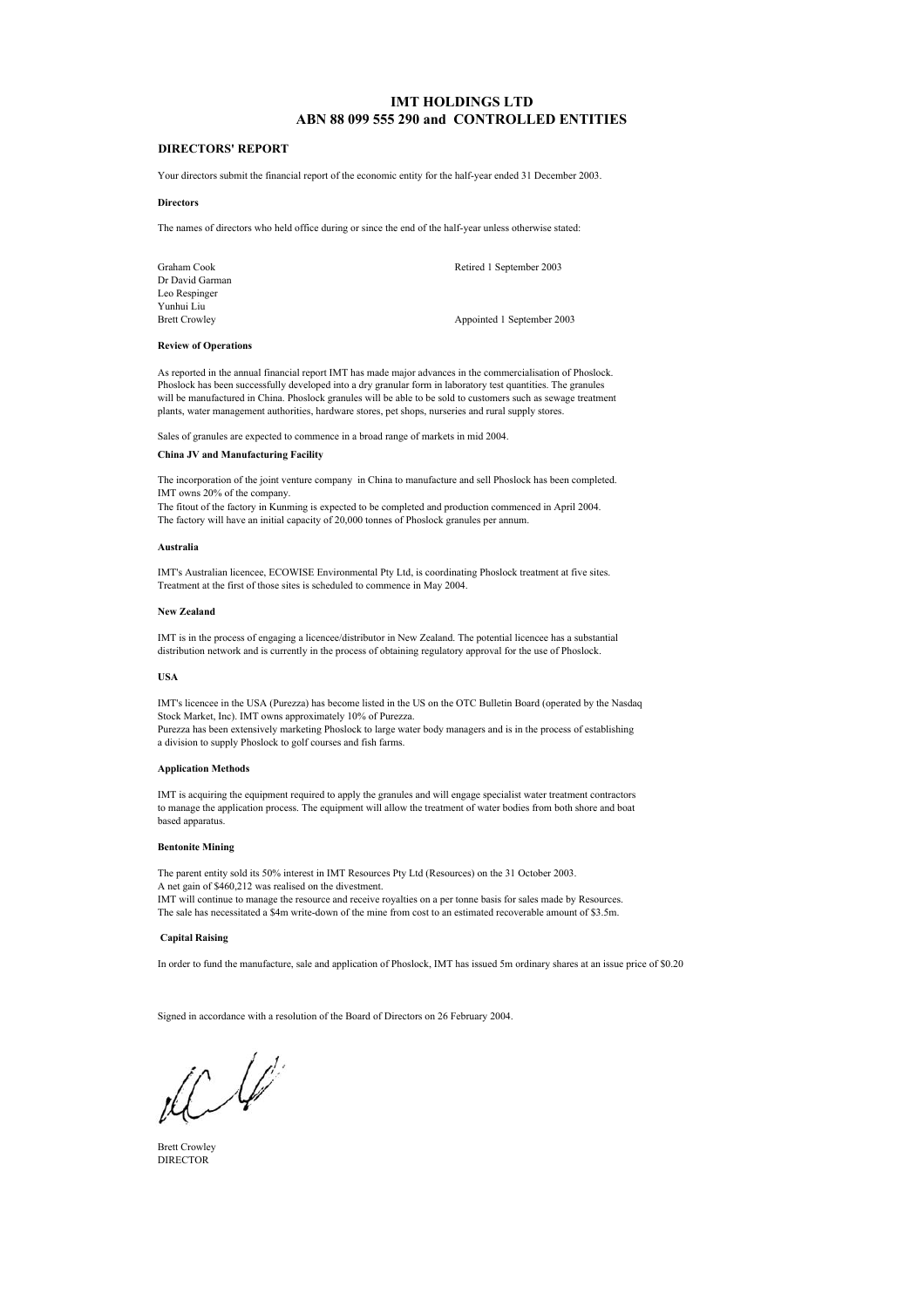# **STATEMENT OF FINANCIAL PERFORMANCE FOR THE HALF-YEAR ENDED 31 DECEMBER 2003**

|                                                                                               |                            | <b>ECONOMIC ENTITY</b>     |  |
|-----------------------------------------------------------------------------------------------|----------------------------|----------------------------|--|
|                                                                                               | <b>31 DECEMBER</b><br>2003 | <b>31 DECEMBER</b><br>2002 |  |
| Revenues from ordinary activities                                                             |                            |                            |  |
| - Sales                                                                                       | 503,614                    | 1,267,520                  |  |
| - Interest received                                                                           | 5,152                      | 7,521                      |  |
| - Other revenues - Royalties                                                                  | 7,000                      |                            |  |
| Total operating revenue                                                                       | 515,766                    | 1,275,041                  |  |
| Cost of sales                                                                                 | (396, 202)                 | (537, 690)                 |  |
| Borrowing costs expense                                                                       | (21, 841)                  | (10,098)                   |  |
| Administrative expenses                                                                       | (242, 035)                 | (54, 153)                  |  |
| Depreciation and amortisation                                                                 | (82, 218)                  | (130, 538)                 |  |
| Distribution expenses                                                                         | (139, 272)                 | (526, 233)                 |  |
| Manpower expenses                                                                             | (385, 413)                 | (516, 801)                 |  |
| Marketing expenses                                                                            | (38, 889)                  | (16,708)                   |  |
| Occupancy expenses                                                                            | (63,709)                   | (39, 267)                  |  |
| Other expenses from ordinary activities                                                       | (10, 319)                  | (172, 914)                 |  |
| Write-down of mine to estimated recoverable amount                                            | (4,007,380)                |                            |  |
| Net gain on Sale of Controlled subsidiary                                                     | 460,212                    |                            |  |
| Profit/(loss) from ordinary activities before income tax                                      |                            |                            |  |
|                                                                                               | (4,411,300)                | (729, 361)                 |  |
| Income tax relating to ordinary activities                                                    | 53,855                     |                            |  |
|                                                                                               | $\overline{(4,357,445)}$   | (729, 361)                 |  |
| Net loss/(profit) attributable to outside equity interests                                    |                            | 115,055                    |  |
| Net profit/(loss) attributable to members of the parent                                       |                            |                            |  |
| entity                                                                                        | (4,357,445)                | (614, 306)                 |  |
| Total changes in equity other than those resulting from<br>transactions with owners as owners | (4,357,445)                | (614, 306)                 |  |
| Basic earnings per share (cents per share)                                                    | (5.15)                     | (0.87)                     |  |
| Diluted earnings per share (cents per share)                                                  | (5.15)                     | (0.87)                     |  |
| NTA per share (cents per share)                                                               | 4.44                       | 10.60                      |  |
|                                                                                               |                            |                            |  |

Page 2

*The accompanying notes form part of this financial report.*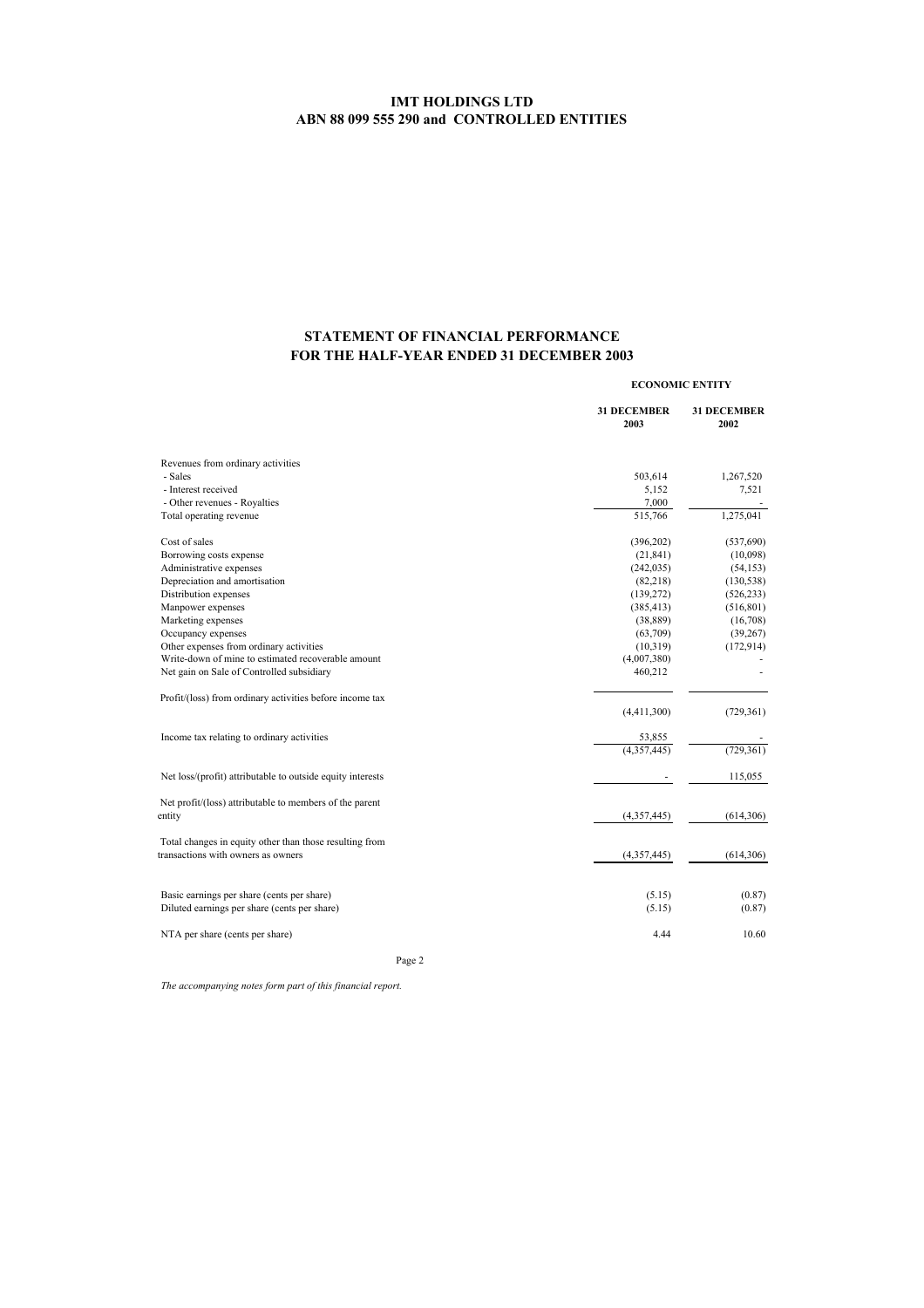# **STATEMENT OF FINANCIAL POSITION AS AT 31 DECEMBER 2003**

|                                       |                            | <b>ECONOMIC ENTITY</b> |  |
|---------------------------------------|----------------------------|------------------------|--|
|                                       | <b>31 DECEMBER</b><br>2003 | <b>30 JUNE</b><br>2003 |  |
| <b>CURRENT ASSETS</b>                 |                            |                        |  |
| Cash assets                           | 371,281                    | 517,447                |  |
| Receivables                           | 90,112                     | 324,959                |  |
| Inventories                           | 44,369                     | 260,186                |  |
| Other assets                          | 33,107                     | 21,898                 |  |
| <b>TOTAL CURRENT ASSETS</b>           | 538,869                    | 1,124,490              |  |
| <b>NON-CURRENT ASSETS</b>             |                            |                        |  |
| Receivables                           | 4,543                      |                        |  |
| Property, plant, and equipment        | 3,622,671                  | 8,919,706              |  |
| Other financial assets                | 1,099                      | 1,099                  |  |
| Intangible assets                     | 2,829,538                  | 2,778,330              |  |
| Other                                 | 74,563                     | 207,750                |  |
| <b>TOTAL NON-CURRENT ASSETS</b>       | 6,532,414                  | 11,906,885             |  |
| <b>TOTAL ASSETS</b>                   | 7,071,283                  | 13,031,375             |  |
| <b>CURRENT LIABILITIES</b>            |                            |                        |  |
| Payables                              | 402,903                    | 1,020,730              |  |
| Interest bearing liabilities          |                            | 18,207                 |  |
| Provisions                            | 77,914                     | 76,786                 |  |
| <b>TOTAL CURRENT LIABILITIES</b>      | 480,817                    | 1,115,723              |  |
| <b>NON-CURRENT LIABILITIES</b>        |                            |                        |  |
| Interest bearing liabilities          |                            | 670,370                |  |
| Non Interest bearing liabilities      |                            | 297,321                |  |
| <b>TOTAL NON-CURRENT LIABILITIES</b>  | ٠                          | 967,691                |  |
| <b>TOTAL LIABILITIES</b>              | 480,817                    | 2,083,414              |  |
| <b>NET ASSETS</b>                     | 6,590,466                  | 10,947,961             |  |
|                                       |                            |                        |  |
| <b>EQUITY</b><br>Contributed equity   | 12,939,333                 | 12,939,333             |  |
| Retained profits (Accumulated losses) | (6,348,867)                | (1, 587, 537)          |  |
|                                       |                            |                        |  |
| Parent entity interest                | 6,590,466                  | 11,351,796             |  |
| Outside equity interest               |                            | (403, 835)             |  |
| <b>TOTAL EQUITY</b>                   | 6,590,466                  | 10,947,961             |  |
|                                       |                            |                        |  |

Page 3

*The accompanying notes form part of this financial report.*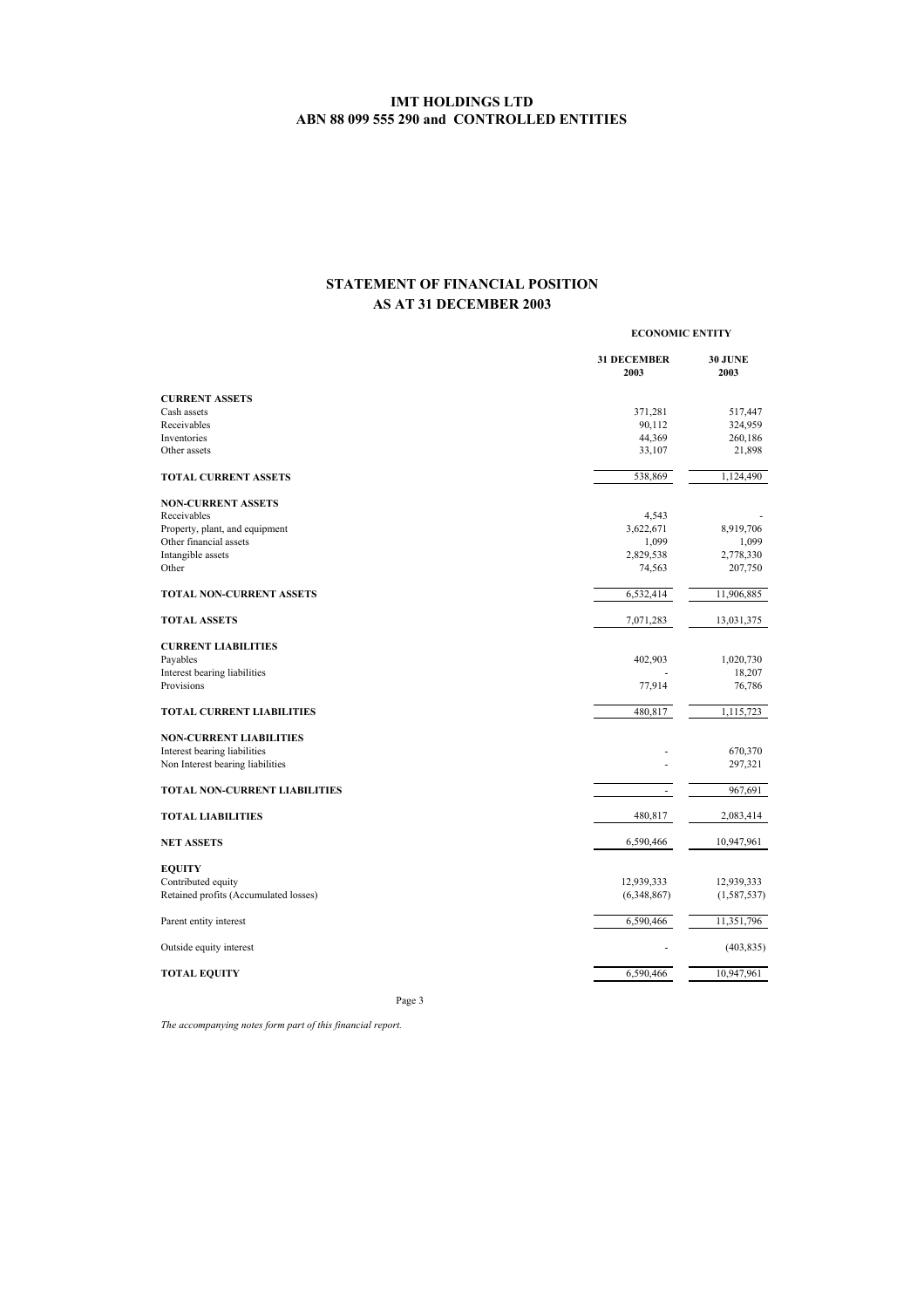## **FOR THE HALF-YEAR ENDED 31 DECEMBER 2003 STATEMENT OF CASH FLOWS**

| <b>31 DECEMBER</b><br>2003<br>2002<br><b>Inflows</b><br><b>Inflows</b><br>(Outflows)<br>(Outflows)<br>741,525<br>(1,442,070)<br>5,115<br>7,429<br>53,855<br>70,660<br>48,625<br>(8, 143)<br>(579, 058)<br>247,461<br>3,065<br>(148, 155)<br>(127, 233)<br>102,371<br>(180, 301)<br>346,227<br>(216,000)<br>(15,706)<br>330,521<br>(146, 166)<br>517,447<br>Cash at the End of the Financial Period<br>371,281                                                                                                                                                                                                                                                                                                                                                                 | <b>ECONOMIC ENTITY</b> |                                    |  |
|-------------------------------------------------------------------------------------------------------------------------------------------------------------------------------------------------------------------------------------------------------------------------------------------------------------------------------------------------------------------------------------------------------------------------------------------------------------------------------------------------------------------------------------------------------------------------------------------------------------------------------------------------------------------------------------------------------------------------------------------------------------------------------|------------------------|------------------------------------|--|
| <b>CASH FLOWS FROM OPERATING ACTIVITIES</b><br>Receipts from customers<br>Operating grant receipts<br>Payments to suppliers and employees<br>Interest received<br>Tax (payments)/receipts<br>Other income<br>Borrowing costs<br>Net Cash from Operating Activities<br><b>CASH FLOWS FROM INVESTMENT ACTIVITIES</b><br>Proceeds from disposal of entity<br>Proceeds from sale of non current assets<br>Payments for property, plant & equipment<br>Net Cash from Investing Activities<br><b>CASH FLOWS FROM FINANCING ACTIVITIES</b><br>Proceeds from share issues<br>Payment of listing costs<br>Proceeds from borrowings<br>Repayment of borrowings<br>Net Cash from Finance Activities<br>Net Increase (Decrease) in Cash Held<br>Cash at Beginning of the Financial Period |                        | <b>31 DECEMBER</b>                 |  |
|                                                                                                                                                                                                                                                                                                                                                                                                                                                                                                                                                                                                                                                                                                                                                                               |                        |                                    |  |
|                                                                                                                                                                                                                                                                                                                                                                                                                                                                                                                                                                                                                                                                                                                                                                               |                        | 1,253,238<br>65,000<br>(2,335,461) |  |
|                                                                                                                                                                                                                                                                                                                                                                                                                                                                                                                                                                                                                                                                                                                                                                               |                        |                                    |  |
|                                                                                                                                                                                                                                                                                                                                                                                                                                                                                                                                                                                                                                                                                                                                                                               |                        |                                    |  |
|                                                                                                                                                                                                                                                                                                                                                                                                                                                                                                                                                                                                                                                                                                                                                                               |                        |                                    |  |
|                                                                                                                                                                                                                                                                                                                                                                                                                                                                                                                                                                                                                                                                                                                                                                               |                        | (961, 169)                         |  |
|                                                                                                                                                                                                                                                                                                                                                                                                                                                                                                                                                                                                                                                                                                                                                                               |                        |                                    |  |
|                                                                                                                                                                                                                                                                                                                                                                                                                                                                                                                                                                                                                                                                                                                                                                               |                        |                                    |  |
|                                                                                                                                                                                                                                                                                                                                                                                                                                                                                                                                                                                                                                                                                                                                                                               |                        |                                    |  |
|                                                                                                                                                                                                                                                                                                                                                                                                                                                                                                                                                                                                                                                                                                                                                                               |                        |                                    |  |
|                                                                                                                                                                                                                                                                                                                                                                                                                                                                                                                                                                                                                                                                                                                                                                               |                        | (127, 233)                         |  |
|                                                                                                                                                                                                                                                                                                                                                                                                                                                                                                                                                                                                                                                                                                                                                                               |                        |                                    |  |
|                                                                                                                                                                                                                                                                                                                                                                                                                                                                                                                                                                                                                                                                                                                                                                               |                        | 1,601,400                          |  |
|                                                                                                                                                                                                                                                                                                                                                                                                                                                                                                                                                                                                                                                                                                                                                                               |                        |                                    |  |
|                                                                                                                                                                                                                                                                                                                                                                                                                                                                                                                                                                                                                                                                                                                                                                               |                        |                                    |  |
|                                                                                                                                                                                                                                                                                                                                                                                                                                                                                                                                                                                                                                                                                                                                                                               |                        |                                    |  |
|                                                                                                                                                                                                                                                                                                                                                                                                                                                                                                                                                                                                                                                                                                                                                                               |                        | 1,205,099                          |  |
|                                                                                                                                                                                                                                                                                                                                                                                                                                                                                                                                                                                                                                                                                                                                                                               |                        | 116,697                            |  |
|                                                                                                                                                                                                                                                                                                                                                                                                                                                                                                                                                                                                                                                                                                                                                                               |                        | 50,134                             |  |
|                                                                                                                                                                                                                                                                                                                                                                                                                                                                                                                                                                                                                                                                                                                                                                               |                        | 166,831                            |  |

Page 4

*The accompanying notes form part of this financial report.*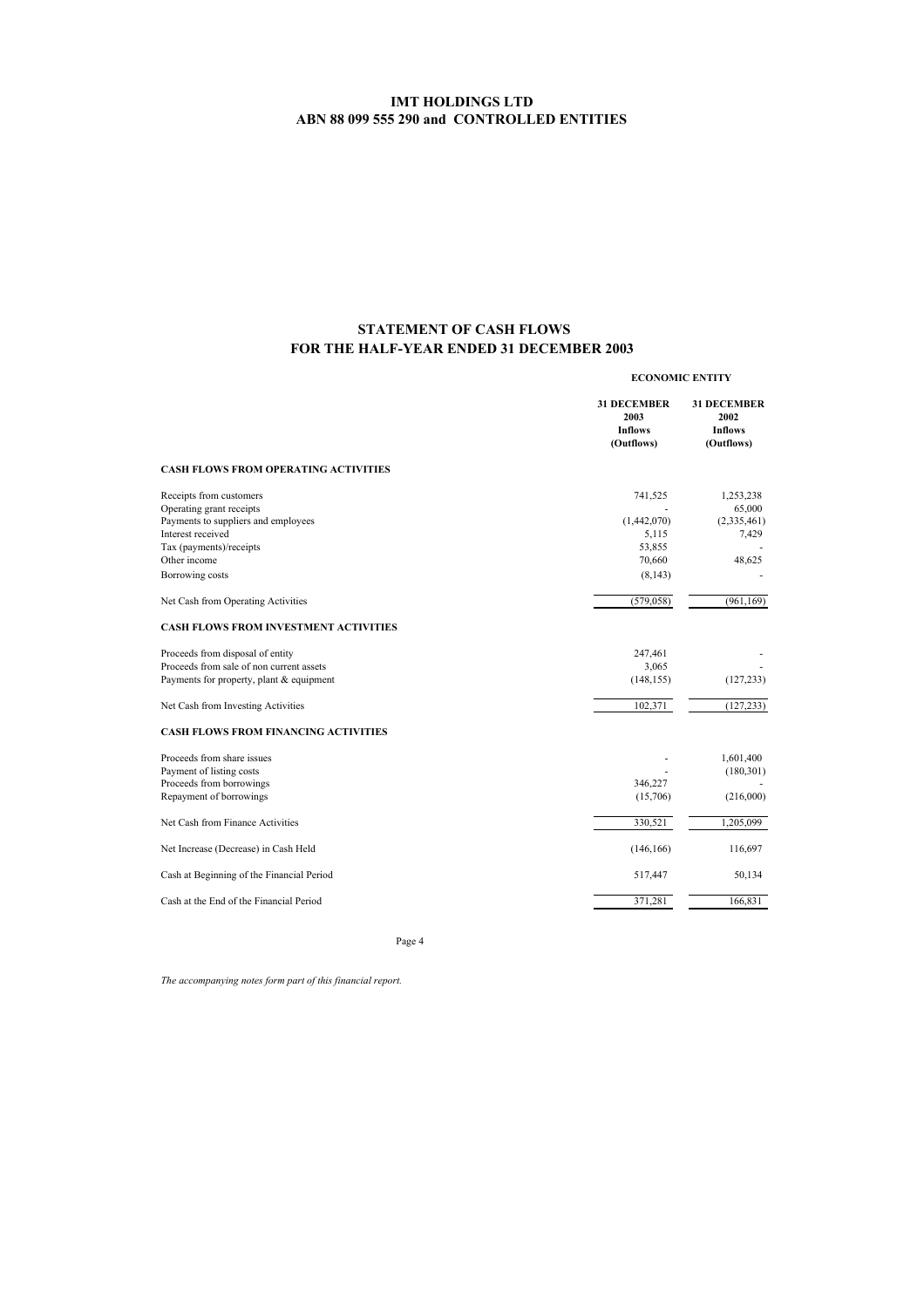### **IMT HOLDINGS LTD ABN 88 099 555 290 and CONTROLLED ENTITIES NOTES TO AND FORMING PART OF THE ACCOUNTS FOR THE HALF-YEAR ENDED 31 DECEMBER 2003**

#### **NOTE 1 - BASIS OF PREPARATION**

The half-year consolidated financial statements are a general purpose financial report prepared in accordance with the requirements of the Corporations Act 2001, Accounting Standard AASB 1029: Interim Financial Reporting, Urgent Issues Group Consensus Views and other authoritative pronouncements of the Australian Accounting Standards Board.

It is recommended that this financial report be read in conjunction with the annual financial report for the year ended 30 June 2003 and any public announcements made by IMT Holdings Limited and its controlled entities during the half-year in accordance with continuous disclosure requirements arising under the Corporations Act 2001.

The accounting policies have been consistently applied by the entities in the economic entity and are consistent with those applied in the 30 June 2003 annual report.

The half-year report does not include full disclosures of the type normally included in an annual financial report.

### **NOTE 2 - PROFIT FROM ORDINARY ACTIVITIES**

|                                                              | <b>ECONOMIC ENTITY</b> |                    |  |
|--------------------------------------------------------------|------------------------|--------------------|--|
| The following items are relevant in explaining the financial | <b>31 DECEMBER</b>     | <b>31 DECEMBER</b> |  |
| performance for the interim period.                          | 2003                   | 2002               |  |
| Bentonite mine write-down from cost to an estimated          |                        |                    |  |
| recoverable amount of \$3.5m. The recoverable amount         |                        |                    |  |
| was determined on the basis of estimated net cash            |                        |                    |  |
| flows over a 10 year period discounted at 10%                |                        |                    |  |
| The estimated disposal value was determined by               |                        |                    |  |
| reference to offers of purchase.                             | (4,007,380)            |                    |  |
| Loan write-off on disposal of controlled entity              | (682, 725)             |                    |  |
| Profit on disposal of controlled entity                      | 1.142.937              |                    |  |

### **NOTE 3 - INCOME TAX**

During the period a cash rebate of \$53,855 was received under the Federal government's R&D tax offset scheme

### **NOTE 4 - ACQUISITION AND DISPOSAL OF SUBSIDIARIES AND ASSOCIATES**

formed entity which holds the worldwide licence (excluding Australia, New Zealand & The Pacific Islands) to commercialise a range of organic fertiliser technologies. On 22 July 2003, the parent entity acquired a 25% share of the capital of Techno Organics Holdings Ltd a newly

The capital was acquired for a NIL cash consideration. The company did not trade during the reporting period.

On 31 October 2003, the parent entity divested its 50% of the share capital of IMT Resources Pty Ltd for a cash consideration \$247,461.

The sale resulted in loan write-off of (\$682,725) and a write-back of cumulative retained losses of \$1,142,937.

The carrying amount of assets divested was \$1,703,831

The carrying amount of liabilities divested was \$2,043,179

#### **NOTE 5 - SEGMENT INFORMATION**

Primary Reporting - Business segments

| 2003                                              | Environmental<br>Technologies | Mining      | Economic Entity          |
|---------------------------------------------------|-------------------------------|-------------|--------------------------|
| Segment Revenue<br>Unallocated revenues           | $\mathbf{0}$                  | 510.614     | 510,614<br>5,152         |
| Total operating revenues                          | $\Omega$                      | 510.614     | 515,766                  |
| Segment Result<br>Unallocated expenses            | (135, 575)                    | (3,916,816) | (4,052,391)<br>(358,909) |
| Profit from ordinary activities before income tax |                               |             | (4,411,300)              |

For the prior period the Company predominantly operated in the mining industry in Australia.

### **NOTE 6 - EVENTS SUBSEQUENT TO REPORTING DATE**

entity. On 13 January 2004 the company contributed A\$168,000 in share capital for the Company's 20% share in the Chinese joint venture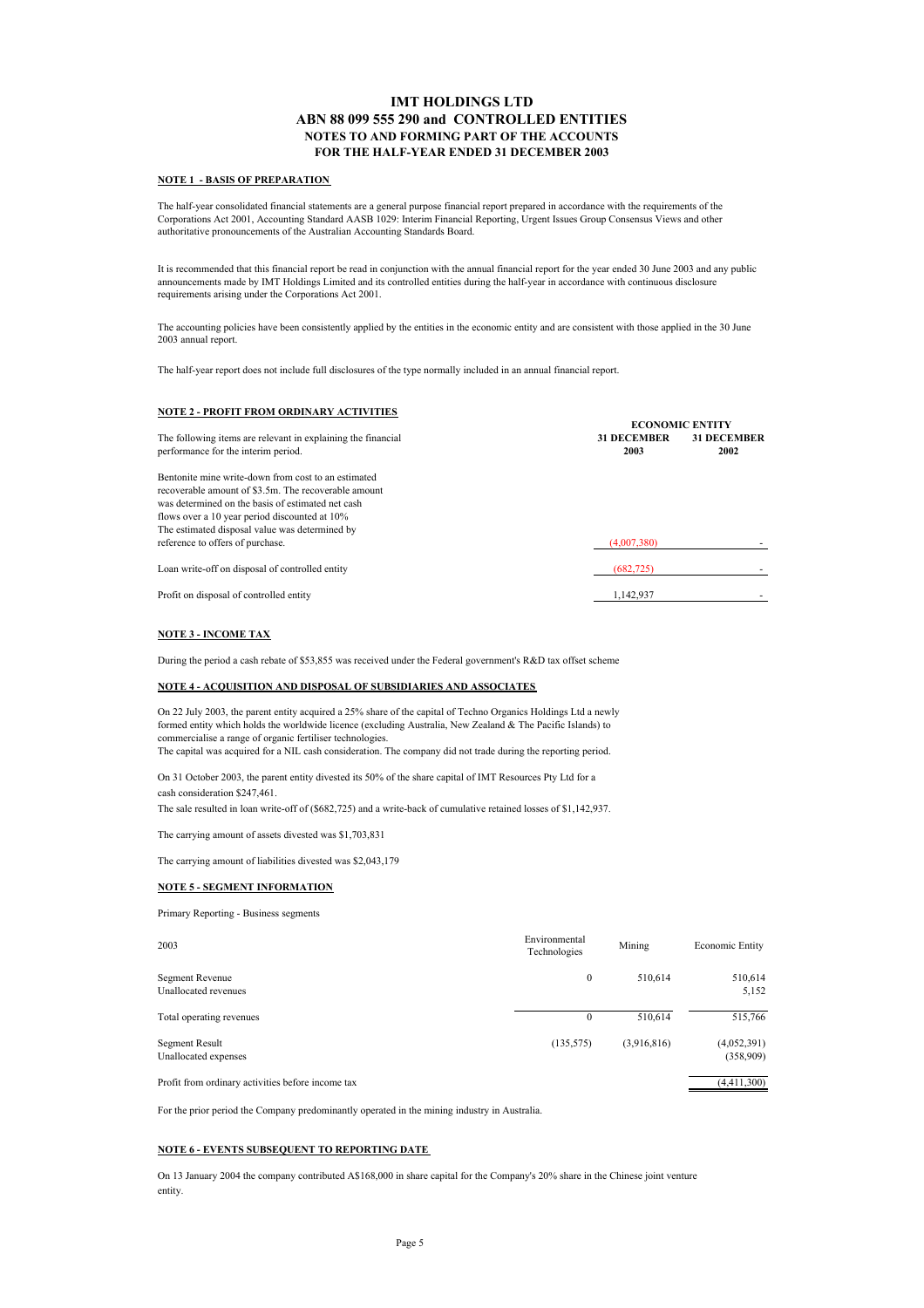**DIRECTORS' DECLARATION**

The directors of the company declare that:

(a) the financial statements and notes set out on pages 2 to 5

(i) comply with Accounting Standard AASB 1029 : Interim Financial Reporting and the Corporations Regulations 2001; and

(ii) give a true and fair view of the financial position of the economic entity's financial position as at 31 December 2003 and its performance, as represented by the results of its operations and its cash flows, for the half-year ended on that date; and

(b) in the directors opinion, there are reasonable grounds to believe that the company will be able to pay its debts as and when they become due and payable.

Signed in accordance with a resolution of the Board of Directors on 26 February 2004.

 $\prime$  $\mathcal{L}$ 

Brett Crowley DIRECTOR